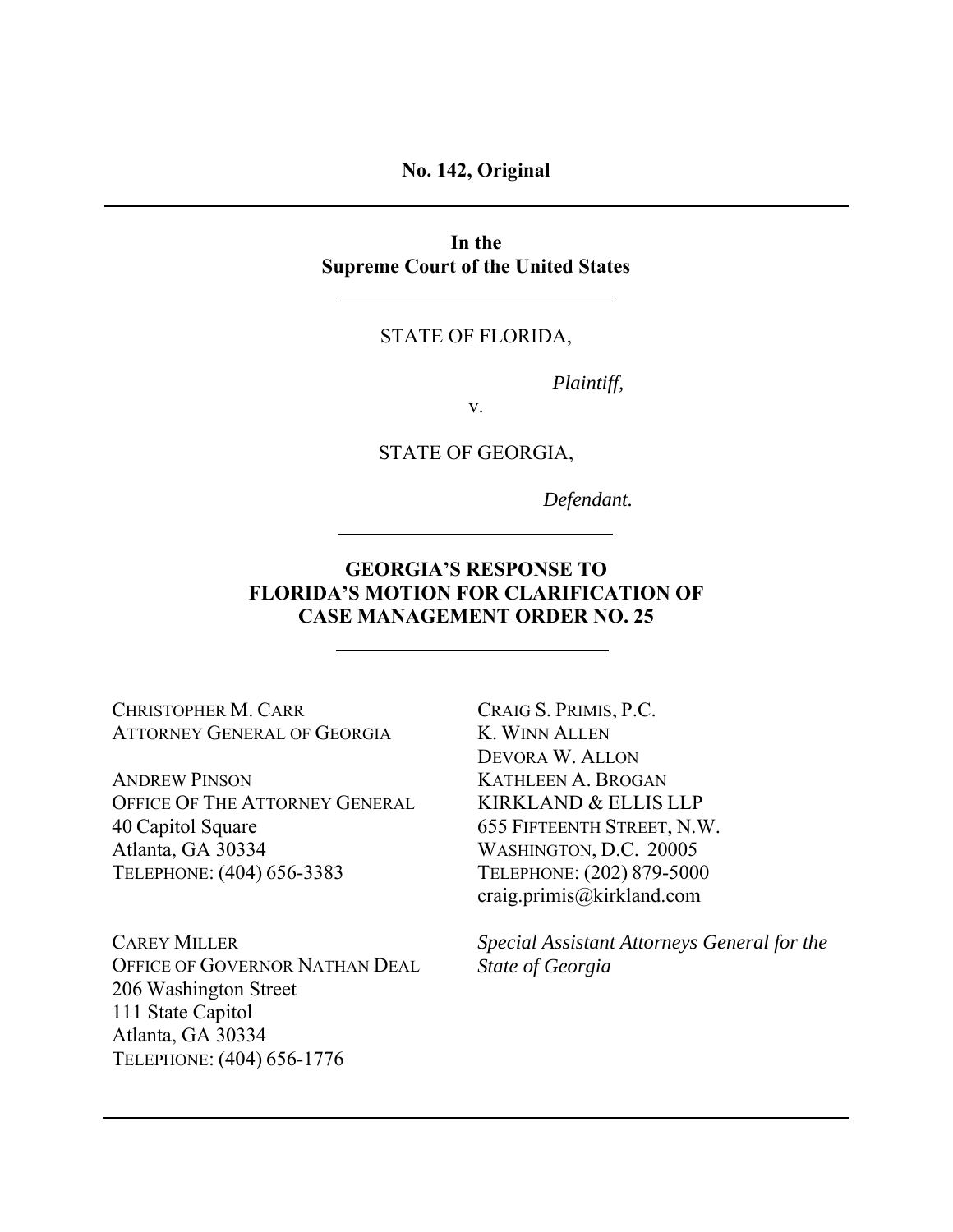Florida's motion asks the Special Master to "clarify" whether the parties can address in their forthcoming briefs what "reasonable modifications" the U.S. Army Corps of Engineers' ("Corps") could adopt to the existing Water Control Manual. Fla.'s Mot. for Clarification of Case Mgmt. Order No. 25 at 1-2 (filed Nov. 16, 2018) (Dkt. No. 646). Georgia does not object if Florida wishes to include that issue in its brief. That said, Georgia does not believe such briefing will serve any meaningful purpose in this proceeding.

As the Special Master previously explained, consideration of "potential reasonable modifications to the manual would be entirely speculative because the United States is not a party and cannot be bound by any final decree." Case Mgmt. Order ("CMO") No. 25 at 5-6 (Dkt. No. 645) (citing United States' Statement of Continued Participation ("U.S. Statement") at 5-6 (filed Oct. 2, 2018) (Dkt. No. 643)). Thus, as the United States itself has said, the question of "[w]hether it would be possible for the Corps to implement particular, as-yet-unidentified modifications to the existing Master Manual that might provide redress to Florida, and the process, review, or congressional authorization any such modifications would require, … cannot be resolved within the bounds of this proceeding." U.S. Statement at 5. To the contrary, the Corps could adopt such modifications only by going through a lengthy administrative process that would be separate and apart from this case. *See* Joint Memorandum ("Joint Mem.") at 27 (filed Oct. 2, 2018) (Dkt. No. 644) (citing U.S. Army Corps Record of Decision at 18 (Mar. 30, 2017)); *see also id.* at 28-30 (discussing this lengthy administrative process); U.S. Statement at 6 ("[T]he Corps 'must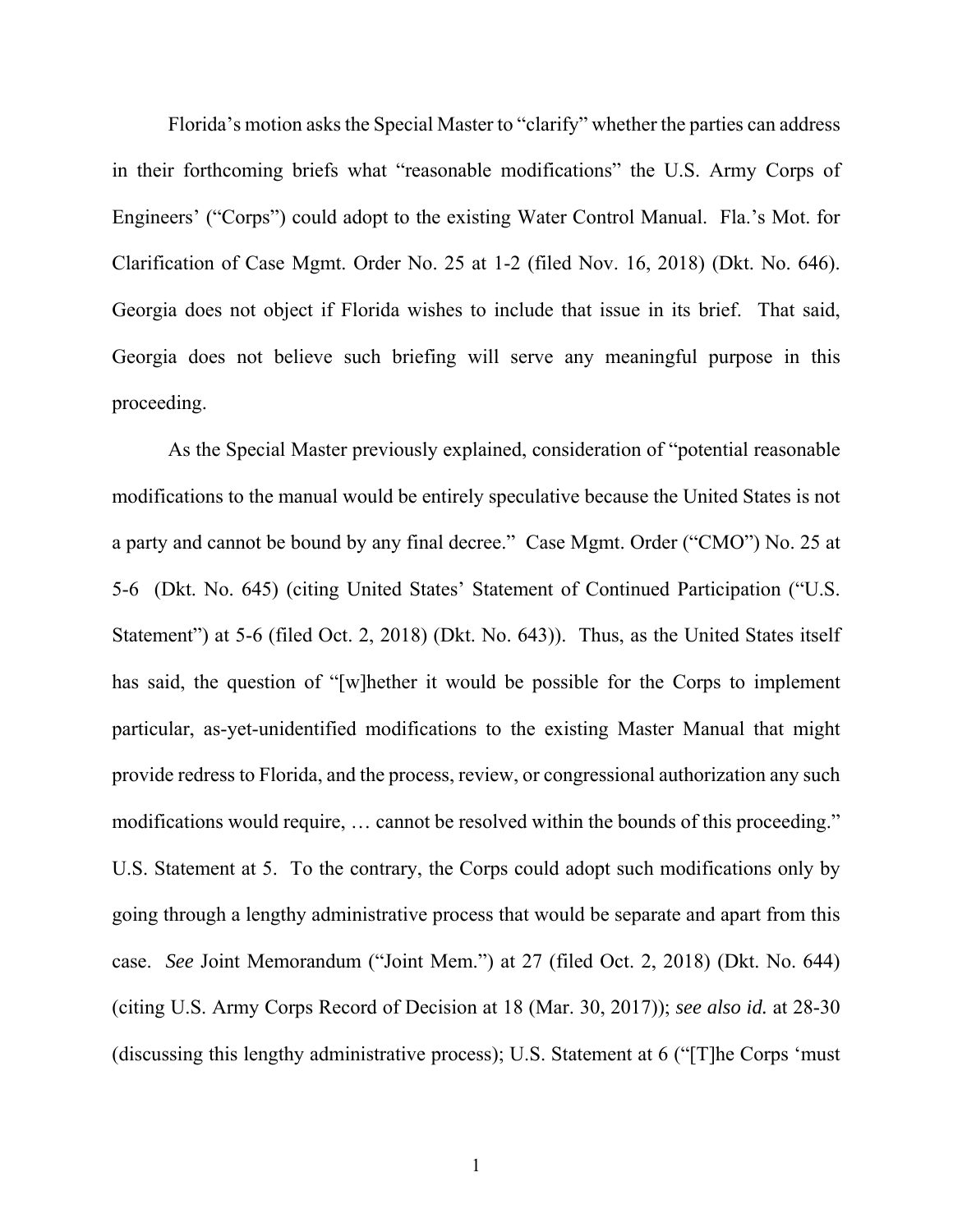take account of a variety of circumstances and statutory obligations' before making a decision to modify the Master Manual, … including required public involvement.").

That separate process would implicate far more than Florida and Georgia's respective interests. The Corps would have to "balance numerous congressionally mandated objectives, … including 'navigation, hydroelectric power generation, national defense, recreation, and industrial and municipal water supply,'" comply with various federal statutes and regulations, and go through a lengthy federal agency review and extensive public notice-and-comment period. Joint Mem. at 28. The last time the Corps updated its Master Manual, the process took almost ten years, involved comments from hundreds of parties, and required the Corps to coordinate with numerous federal agencies including the United States Fish and Wildlife Service, the Department of Commerce, National Marine Fisheries Service, and the Environmental Protection Agency. *Id.* at 28- 29. That same process would be required for the Corps to adopt any "modifications" to the Manual that Florida might propose.

The outcome of any such hypothetical administrative process, and the precise nature and contours of any "modifications" to the Water Control Manual that might come out of that process, are entirely speculative. Such speculative evidence cannot meet Florida's heavy burden of proof in this case. That said, if Florida wishes to brief the issue of reasonable modifications in its forthcoming submissions to the Special Master, Georgia does not object.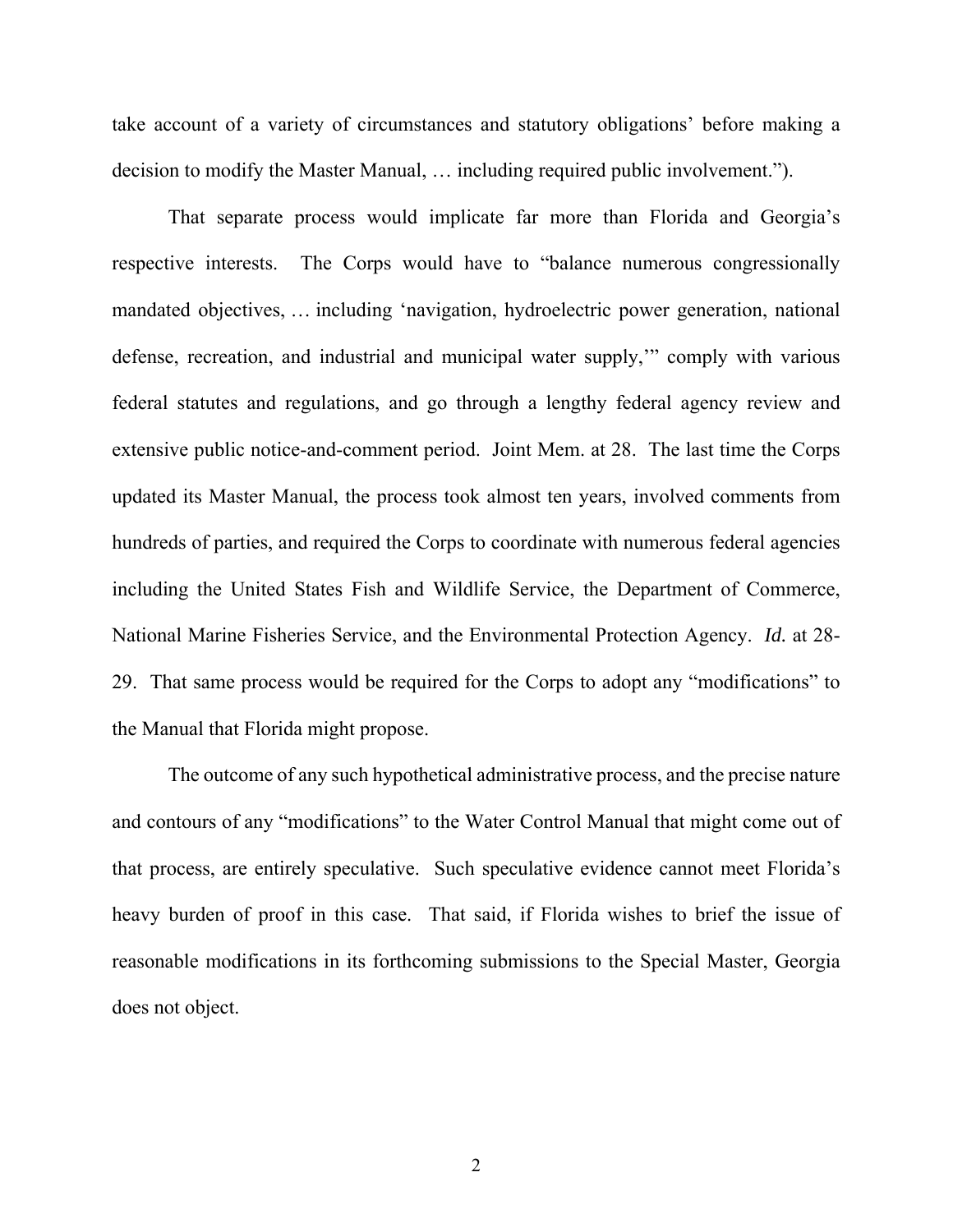Dated: November 30, 2018

Respectfully submitted,

CHRISTOPHER M. CARR ATTORNEY GENERAL OF GEORGIA

ANDREW PINSON OFFICE OF THE ATTORNEY GENERAL 40 Capitol Square Atlanta, GA 30334 TELEPHONE: (404) 656-3383

CAREY MILLER OFFICE OF GOVERNOR NATHAN DEAL 206 Washington Street 111 State Capitol Atlanta, GA 30334 TELEPHONE: (404) 656-1776

/s/ *Craig S. Primis*  CRAIG S. PRIMIS, P.C. K. WINN ALLEN DEVORA W. ALLON KATHLEEN A. BROGAN KIRKLAND & ELLIS LLP 655 FIFTEENTH STREET, N.W. WASHINGTON, D.C. 20005 TELEPHONE: (202) 879-5000 craig.primis@kirkland.com

*Special Assistant Attorneys General for the State of Georgia*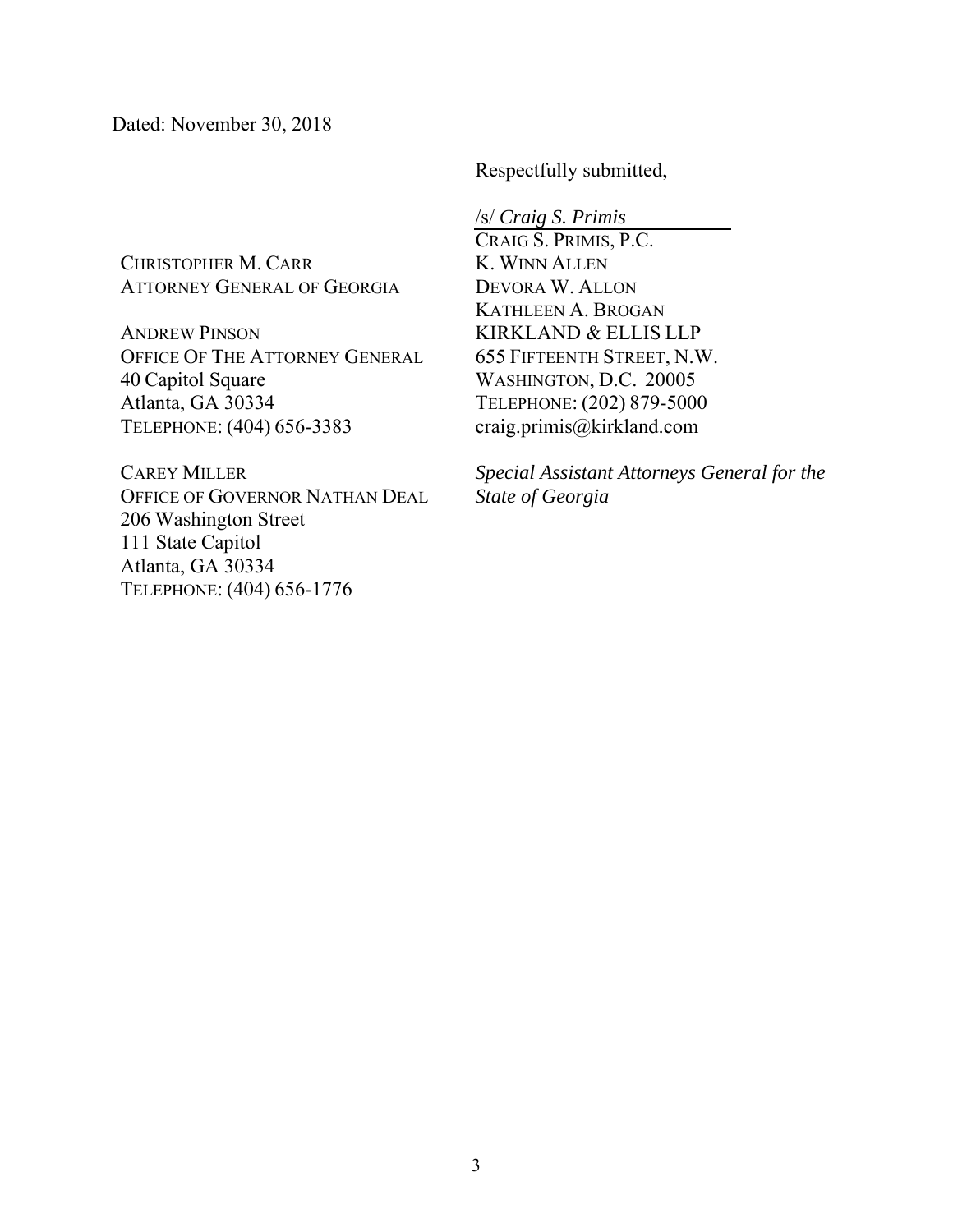### **No. 142, Original**

# **In The Supreme Court of the United States**

## STATE OF FLORIDA,

*Plaintiff,* 

v.

STATE OF GEORGIA,

*Defendant.* 

Before the Special Master

Hon. Paul J. Kelly, Jr.  $\mathcal{L}=\mathcal{L}^{\mathcal{L}}$  , where  $\mathcal{L}^{\mathcal{L}}$ 

# **CERTIFICATE OF SERVICE**

 This is to certify that the GEORGIA'S RESPONSE TO FLORIDA'S MOTION FOR CLARIFICATION OF CASE MANAGEMENT ORDER NO. 25 has been served on this 30th day of November 2018, in the manner specified below:

Gregory Garre Counsel of Record Latham & Watkins LLP 555 Eleventh Street, NW Suite 1000 Washington, DC 20004 T: 1.202.637.2207 gregory.garre@lw.com

Robert Angus Williams General Counsel Florida Department of Environmental Protection 3900 Commonwealth Blvd., MS35 Tallahassee, FL 32399-3000 T: (850) 245-2295 Robert.A.Williams@dep.state.fl.us

### **For State of Florida For State of Georgia**

By FedEx and Email: By FedEx and Email:

Craig S. Primis, P.C. *Counsel of Record* Kirkland & Ellis LLP 655 15th Street, N.W. Washington, D.C. 20005 T: (202) 879-5000 craig.primis@kirkland.com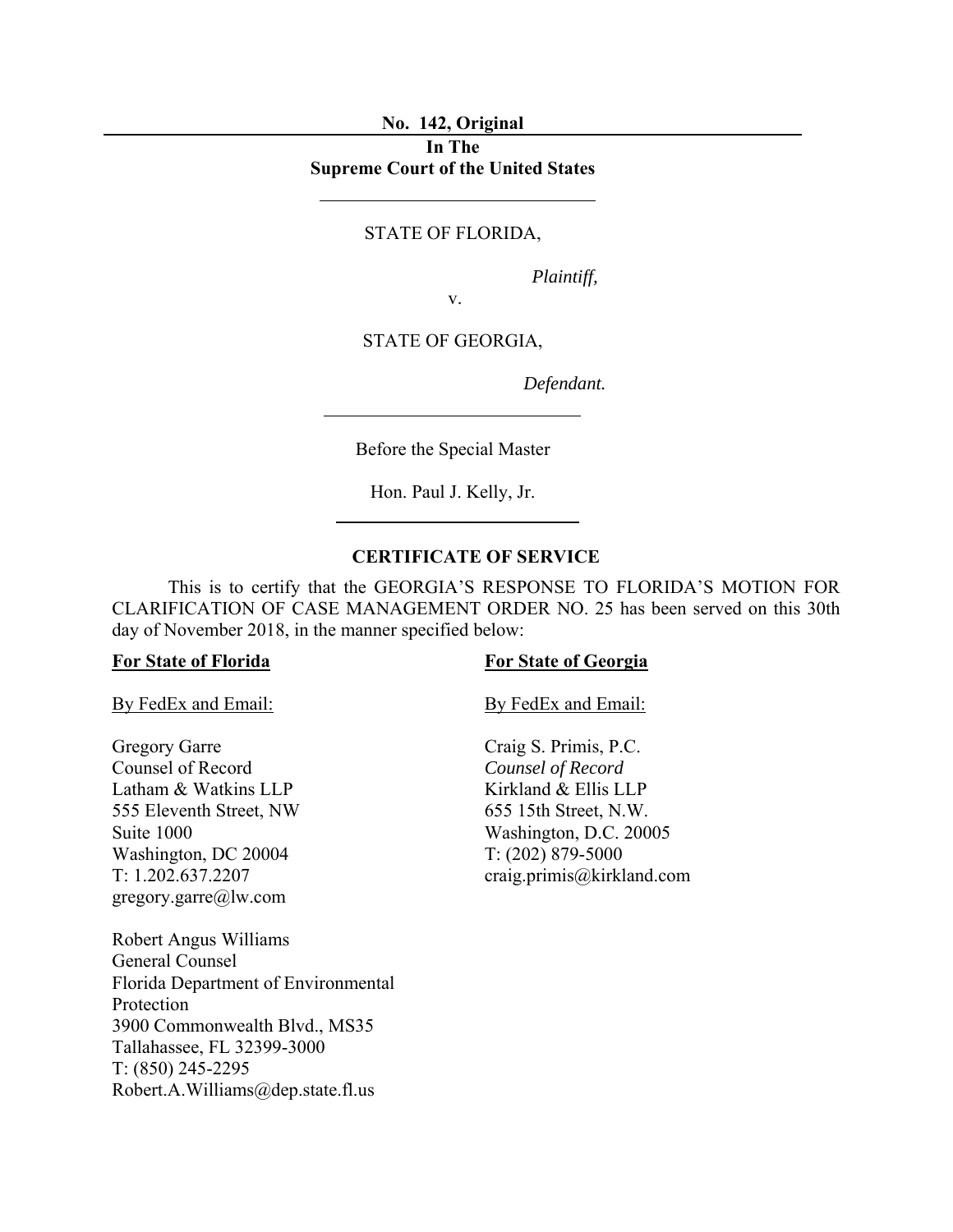Amit Agarwal Solicitor General Office of Florida Attorney General The Capitol, PL-01 Tallahassee, FL 32399 T: (850) 414-3688 Amit.Agarwal@myfloridalegal.com

Pamela Jo Bondi Justin Wolfe (Justin.G.Wolfe@dep.state.fl.us) Stephanie Gray (Stephanie.A.Gray@dep.state.fl.us) Carson Zimmer (Carson.Zimmer@dep.state.fl.us) Edward Wenger (Edward.Wenger@myfloridalegal.com) Christopher Baum (christopher.baum@myfloridalegal.com) Philip J. Perry Jamie L. Wine Abid R. Qureshi Paul N. Singarella floridaacf.lwteam@lw.com

### By Email only: By Email only:

Christopher M. Carr Carey Miller Andrew Pinson K. Winn Allen Devora Allon georgiawaterteam@kirkland.com

## **For United States of America**

### By FedEx and Email:

 Noel J. Francisco Solicitor General *Counsel of Record* Department of Justice 950 Pennsylvania Avenue, NW Washington, DC 20530 T: (202) 514-2203 supremectbriefs@usdoj.gov

By Email only:

 Michael T. Gray michael.gray2@usdoj.gov James Dubois james.dubois@usdoj.gov